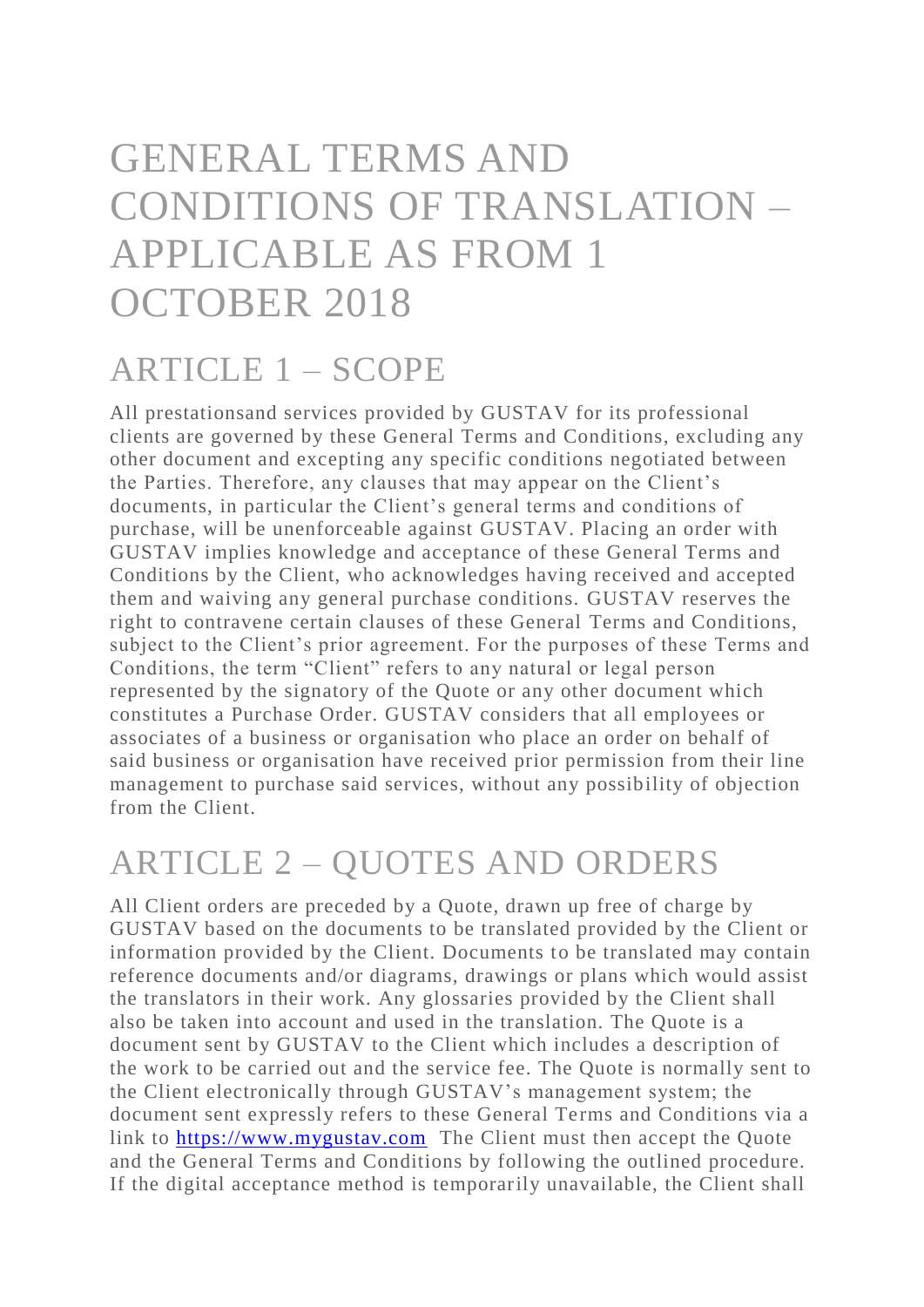return the Quote to GUSTAV by post or email after having added the date, signature and company stamp, preceded by the words "Signed and agreed". The Client must also return a copy of these General Terms and Conditions, The Client may also place an order by sending GUSTAV a Purchase Order, issued by the Client's authorised teams, or by sending payment for all or part of the chosen service to GUSTAV. The order placed by the Client, using one of the methods described above, shall only be considered definitive if the Client expressly accepts these General Terms and Conditions and the order is confirmed by GUSTAV. Any special condition that deviates from or supplements these General Terms and Conditions must be stipulated on the Quote or purchase order and accepted by both Parties.

# ARTICLE 3 – ORDER CANCELLATION

Should the Client cancel a firm and final order, GUSTAV shall invoice the Client for 100% of the work which has already been completed on the date of cancellation, plus 50% of the remaining initial order amount. Should cancellation occur before work begins, lump-sum compensation of 50% of the initial Order amount shall be invoiced.

## ARTICLE 4 – DELIVERY DEADLINES

If a deadline has been set for the service provision, the period begins on the date on which GUSTAV receives the Quote accepted by the Client or on the date on which GUSTAV issues written confirmation of the Purchase Order, as described in Article 2. All quotes accepted and received after 5 p.m. by GUSTAV, shall be considered to have been received the next day. If the next day is not a working day, the date of the next working day shall apply. If GUSTAV receives the Client's acceptance of the Quote more than one week after said Quote was issued, the service provision deadline may be adapted based on the translators' workloads on the date of acceptance.

#### ARTICLE 5 – RATES

Rates for GUSTAV 'S services differ based on the nature of the service provided. Translation and proofreading services are invoiced based on a unit rate per source word or per hour. Formatting services are invoiced based on an hourly rate, following estimation of the number of hours necessary to carry out the work requested by the Client. Rates are given net and excluding taxes. These base rates may be increased depending on the format of the documents to be processed, the specifics of the texts and the degree of urgency. GUSTAV has sole discretion over any decision to apply discounts or sliding-scale prices, based on a percentage or a fixed amount. The application of a discount in no way obliges GUSTAV to apply the same discount to subsequent orders made by the Client. Unless otherwise requested by the Client, translations of text contained in images, Flash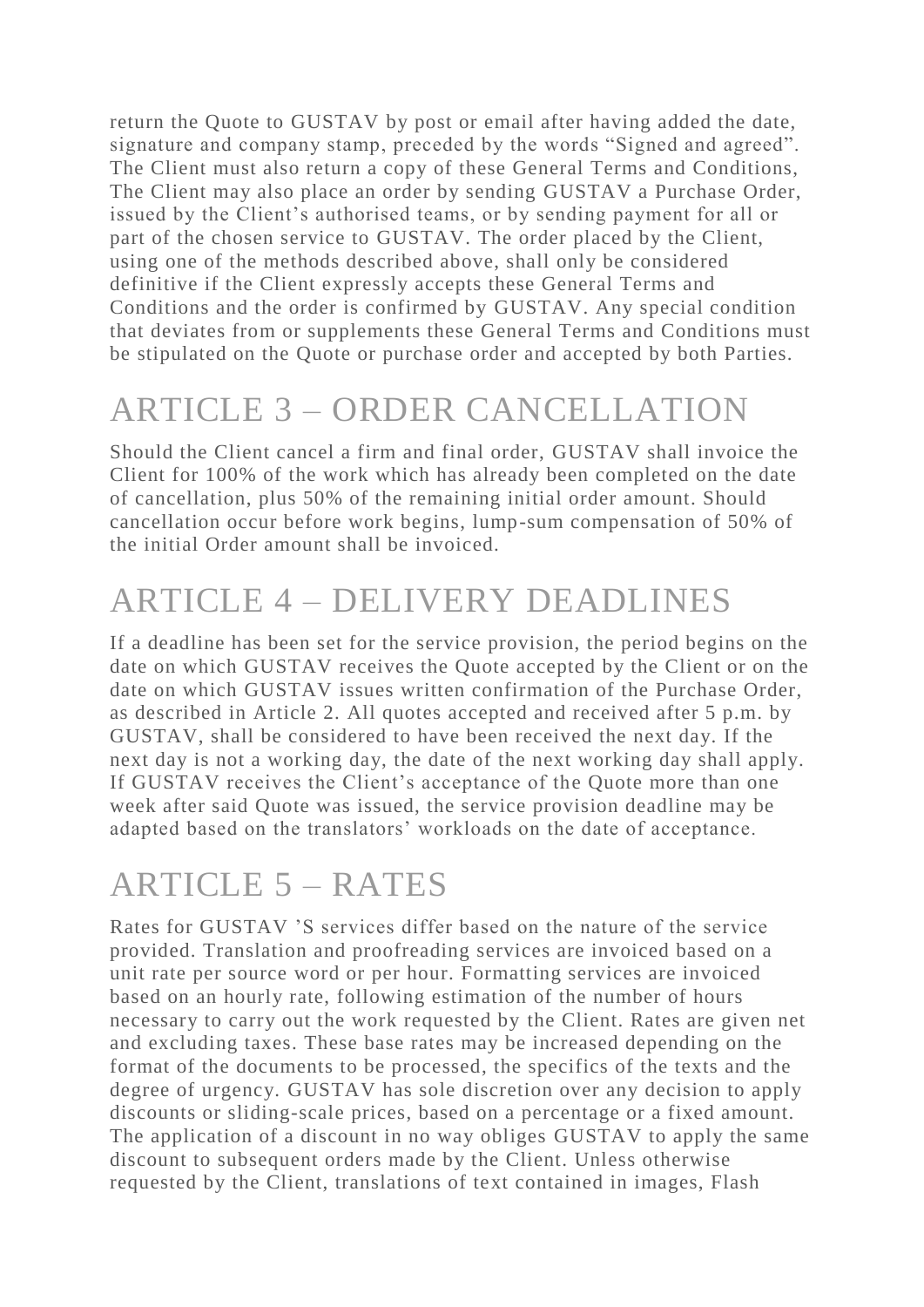animations, etc. are provided without formatting. GUSTAV may however reintegrate the text or carry out image editing work at the express demand of the Client and in exchange for an additional fee based on a Quote sent in advance. All detailed quotes are free of charge and preferably calculated based on the documents to be processed, provided by the Client. The amount given in the Quote is firm and final, except in the following instances: (1) changes made to the content or additional documents added by the Client during order confirmation, (2) absence of documents when the Quote is being established, if the Quote was established based only on the approximate number of words and an extract of the content, (3) underestimation of the work to be carried out, in particular for services that are invoiced at an hourly rate, and for scanned documents and PDF files. In these cases, GUSTAV reserves the right to alter the rate given in the Quote and to establish a corrected Quote.

# ARTICLE 6 – PAYMENT CONDITIONS

6.1. Payment terms Unless otherwise agreed, invoices are payable within thirty (30) days of the date of invoice, and without discount for upfront payment.

6.2. Payment methods All payments must be made by cheque, credit card or bank transfer, made payable to GUSTAV. GUSTAV's postal address and bank account details is given on the invoice. Unless otherwise stated, the billing address shall be that provided by the Client when requesting the Quote. Any orders of more than US\$3,000 (three thousand dollars) excluding taxes may be subject to a down payment of 50%. In this case, work shall only begin upon receipt of the down payment (payable by bank transfer, credit card or cheque).

6.3. Late payment and penalties for delay These penalties sha ll be automatically payable to GUSTAV, with no prior formal notice or formality required. After application of these late penalties, sums due by the Client shall become immediately payable in their entirety, without prejudice to any other action the service provider would be entitled to take against the Client. If the payment conditions given above are not respected, GUSTAV also reserves the right to suspend the service in progress, until payment is received. Until full payment is received for services, in particular translation, proofreading and formatting, GUSTAV remains the legal owner of reproduction rights for the documents or files translated, in whole or in part, in accordance with the applicable laws for intellectual property. In case of non-payment, any use, representation or partial or full reproduction of said translation is illegal. GUSTAV reserves the right to initiate the legal proceedings necessary to apply its property rights.

#### ARTICLE 7 – GUSTAV 'S OBLIGATIONS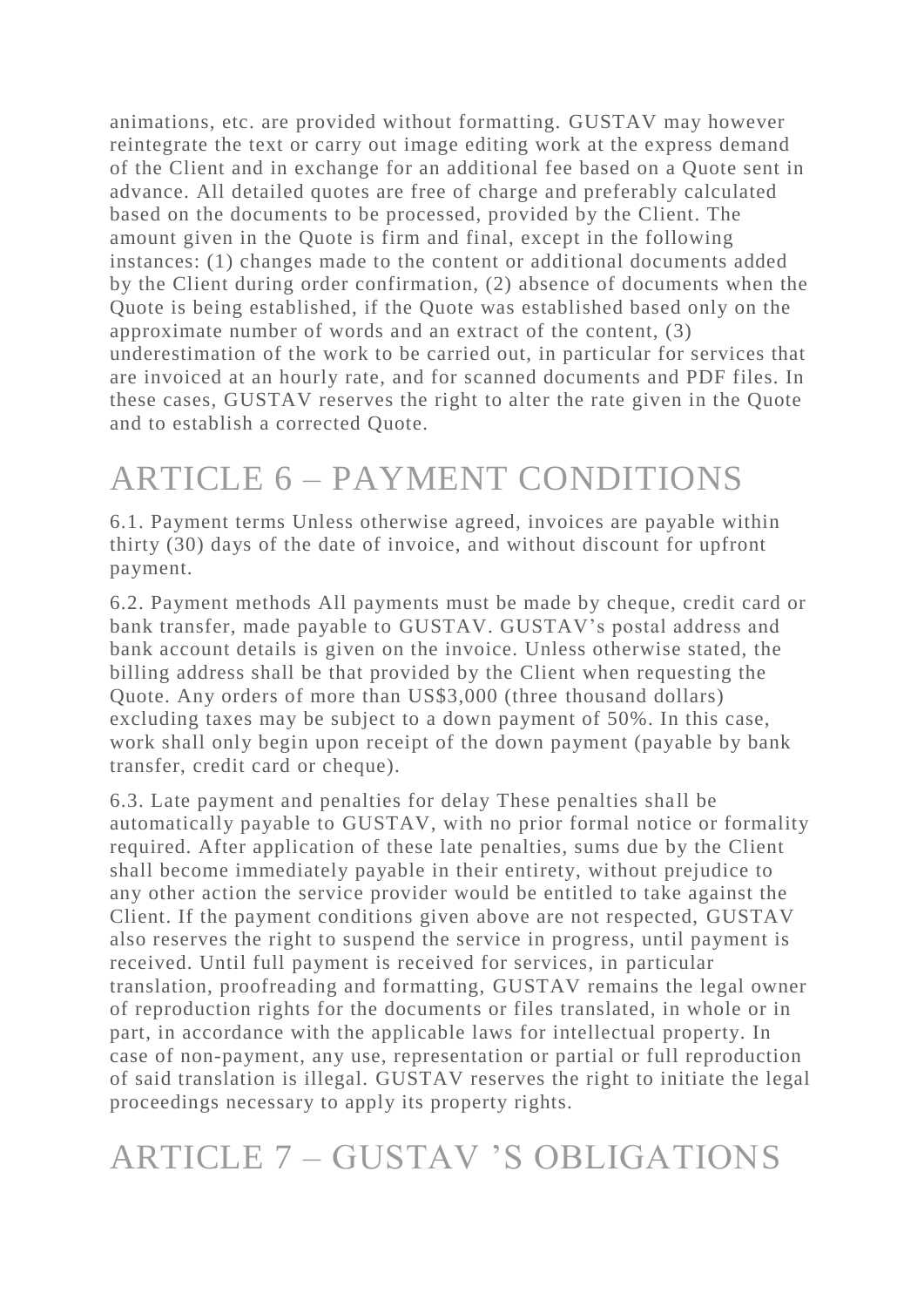7.1. Quality service provision GUSTAV shall ensure the Client receives consistent expertise in the quality of the work carried out. In case of subcontracting, GUSTAV commits to use qualified actors and to ensure that said actors have the necessary skills and means to ensure correct serv ice provision. In no case shall GUSTAV be held morally or financially liable for complaints based on differences in style or distinct terminological preferences. The acknowledgement of certain inaccuracies in part of the translation shall in no way call into question the entirety of the work carried out by GUSTAV. GUSTAV reserves the right to carry out the necessary modifications and/or offer the Client a discount or credit note if the complaint proves to be founded. GUSTAV shall not be held liable for the Client's use of the work, nor that of any third party to which the Client may have sent said work. In case of disputes relating to the quality of the service, GUSTAV'S liability only extends to the amount of the invoice concerned. GUSTAV shall under no circumstances be held responsible by the Client or any other person for any special, incidental, indirect or immaterial damages (including, but not limited to, the loss of profits or savings, business interruption, damage to or replacement of equipment and goods or the recovery or replacement of programs or data) ensuing from complaints about the precision, exactitude, readability or coherence of data processed by GUSTAV, even if the latter was warned about the possibility of such complaints or damages. In the case of translation of documents destined to be reproduced in high numbers (such as menus, price lists, sales brochures, etc.), it is recommended that the Client submit the printer's proof to GUSTAV'S for proofreading. This service is priced independently and in addition to the cost of translation.

7.2. Timeliness of work GUSTAV'S IT development department constantly strives to implement the best means of digital transfer in order to ensure optimum service speed over the internet. As such, GUSTAV shall not be held liable for any delays in delivery, in particular those caused by technical problems which are beyond its control, by delays in delivery by email and postal means, or by cases of force majeure. Likewise, GUSTAV shall not provide any compensation for any delays which are due to the Client (late delivery of files, waiting for necessary information, invalid formats, illegible text, etc.).

#### ARTICLE 8 – CLIENT'S OBLIGATIONS

The Client shall provide GUSTAV will all the texts to be translated, all technical information necessary to understand the text, and any specific terminology they may request. GUSTAV shall not in any case be held liable for non-compliances or deadline overruns which are due to the Client's failure to comply with this information obligation. The Client has a period of ten (10) working days following receipt of the finalised documents to notify GUSTAV of any dissatisfaction with the quality of the service provided in writing. After this period, the service shall be considered to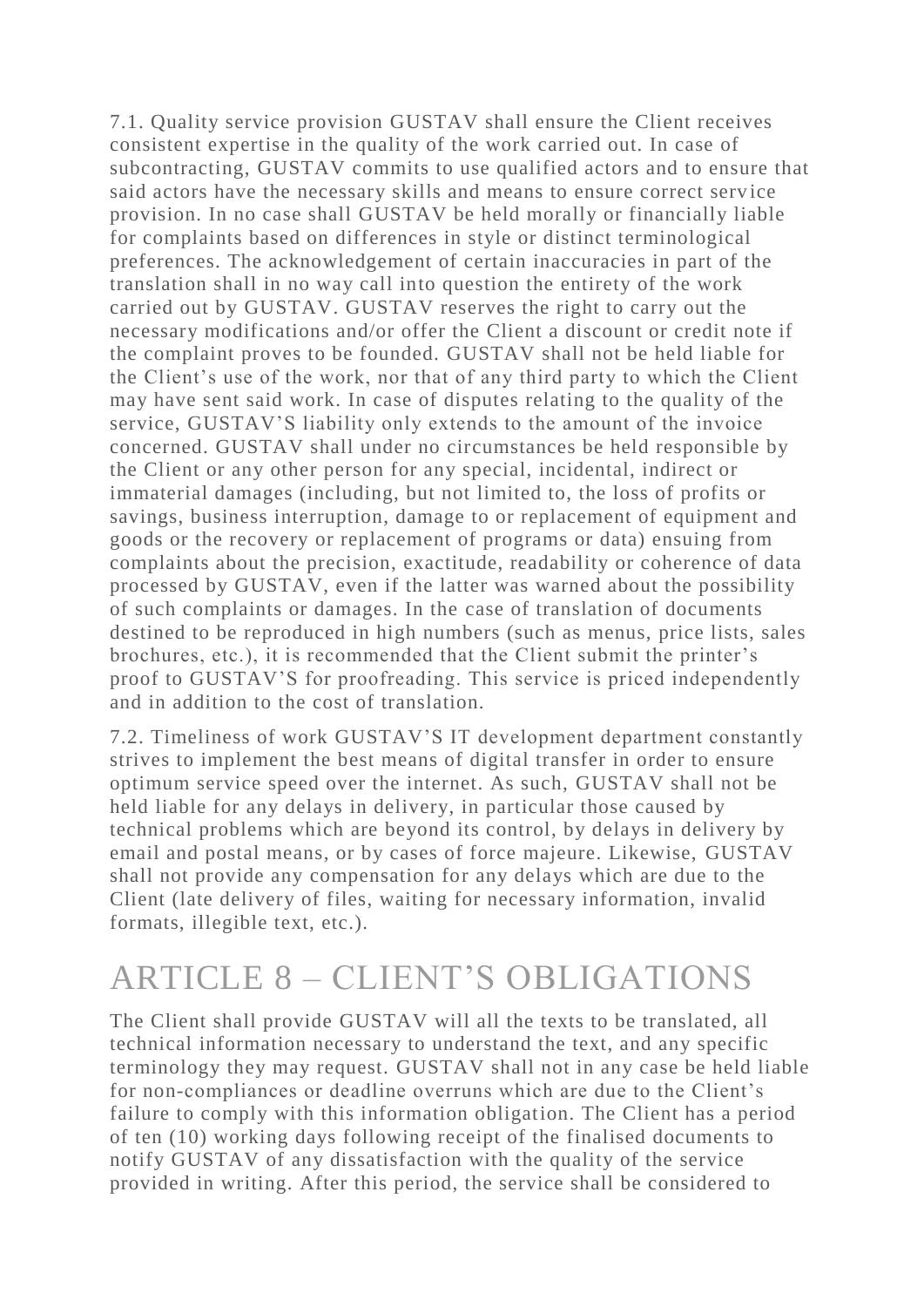have been duly provided and shall be invoiced. The terms and conditions of any complaints made by the Client are provided hereafter in Article 10, "Complaints". In this way, the Client actively collaborates on verifying the translation received

# ARTICLE 9 – CONFIDENTIALITY

GUSTAV undertakes to respect the rules of confidentiality and trade secrets, and shall not disclose any information to third parties without the Client's prior written consent. This confidentiality agreement shall remain valid even after work for the Client has been completed. Any subcontractors acting on behalf of GUSTAV are bound to the latter by a Confidentiality Agreement which also engages their responsibility in case of indiscretion or disclosure of information made available to them as part of their service provision. However, the responsibility of GUSTAV and its subcontractors does not extend to the disclosure of Client information which is likely to result from internet use. In this regard, the Client hereby acknowledges that data available on the internet may be subject to misappropriation and that, as such, the transfer of sensitive data online is done so at the Client's own risk. Consequent to the foregoing, the Client shall not hold liable GUSTAV in case of disclosure of information following data exchanges on the internet.

# ARTICLE 10 – COMPLAINTS

Complaints about the quality of the services shall only be considered if they are explicitly sent in writing, by means of a registered letter with acknowledgement of receipt (or by email sent with automatic acknowledgement of receipt to the GUSTAV project manager), no later than ten (10) working days after delivery of the work. All complaints must include precise corrections and explicit comments about the nature of the parts concerned or disputed terms, with pertinent examples to back up the claims. Beyond this 10-day period, all productions (transcriptions, translations, subtitles, dubbing, and all others services furnished by GUSTAV) shall be considered approved and shall be invoiced ipso jure. If a complaint about the quality of the work carried out proves to be founded, GUSTAV may, in agreement with the Client or at its sole discretion, take one of the following compensatory measures: (1) offer a discount equal to no more than 40% of the relevant invoice amount excluding taxes, (2) issue a credit note for the next order of no more than 40% of the relevant invoice amount excluding taxes, (3) have the text revised at its own expense and as soon as possible by an independent proofreader chosen by GUSTAV or the Client.

# ARTICLE 11 – PERSONAL DATA